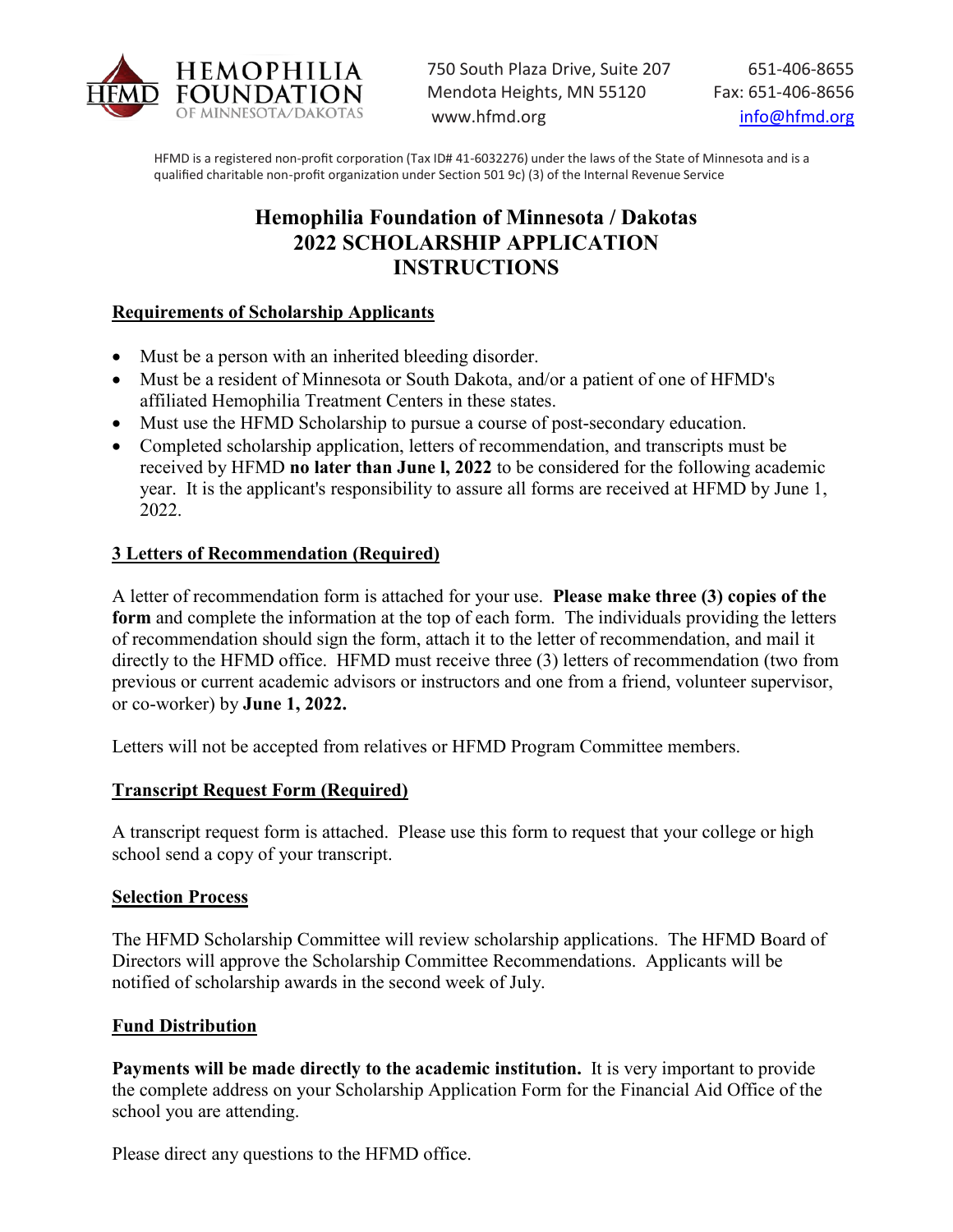# **Hemophilia Foundation of Minnesota / Dakotas 2022-2023 SCHOLARSHIP APPLICATION**

| I. |    | <b>Identification Information (Please print clearly)</b>                                                                                                                                                                                                                                                                                                                                                |
|----|----|---------------------------------------------------------------------------------------------------------------------------------------------------------------------------------------------------------------------------------------------------------------------------------------------------------------------------------------------------------------------------------------------------------|
|    |    | 1. Name: $\frac{1}{2}$ and $\frac{1}{2}$ and $\frac{1}{2}$ and $\frac{1}{2}$ and $\frac{1}{2}$ and $\frac{1}{2}$ and $\frac{1}{2}$ and $\frac{1}{2}$ and $\frac{1}{2}$ and $\frac{1}{2}$ and $\frac{1}{2}$ and $\frac{1}{2}$ and $\frac{1}{2}$ and $\frac{1}{2}$ and $\frac{1}{2}$ and $\$                                                                                                              |
|    | 2. |                                                                                                                                                                                                                                                                                                                                                                                                         |
|    | 3. |                                                                                                                                                                                                                                                                                                                                                                                                         |
|    | 4. |                                                                                                                                                                                                                                                                                                                                                                                                         |
|    | 5. |                                                                                                                                                                                                                                                                                                                                                                                                         |
|    | 6. |                                                                                                                                                                                                                                                                                                                                                                                                         |
|    | 7. | Have you ever received a HFMD Scholarship Before? (check one):                                                                                                                                                                                                                                                                                                                                          |
|    |    | $\frac{\ }{\ }$ yes<br>$\frac{1}{\sqrt{1-\frac{1}{2}}}\log \frac{1}{2}$                                                                                                                                                                                                                                                                                                                                 |
|    |    | If yes, when: $\frac{1}{\sqrt{1-\frac{1}{2}}\sqrt{1-\frac{1}{2}}\sqrt{1-\frac{1}{2}}\sqrt{1-\frac{1}{2}}\sqrt{1-\frac{1}{2}}\sqrt{1-\frac{1}{2}}\sqrt{1-\frac{1}{2}}\sqrt{1-\frac{1}{2}}\sqrt{1-\frac{1}{2}}\sqrt{1-\frac{1}{2}}\sqrt{1-\frac{1}{2}}\sqrt{1-\frac{1}{2}}\sqrt{1-\frac{1}{2}}\sqrt{1-\frac{1}{2}}\sqrt{1-\frac{1}{2}}\sqrt{1-\frac{1}{2}}\sqrt{1-\frac{1}{2}}\sqrt{1-\frac{1}{2}}\sqrt{$ |
|    | 8. |                                                                                                                                                                                                                                                                                                                                                                                                         |
|    |    | Which Hemophilia Treatment Center do you attend? ________________________________                                                                                                                                                                                                                                                                                                                       |
|    | 9. | Are you okay with your name being published in the Veinline, our quarterly newsletter?                                                                                                                                                                                                                                                                                                                  |
|    |    | $\frac{\ }{\ }$ yes<br>$\frac{1}{\sqrt{1-\frac{1}{2}}}\log \frac{1}{2}$                                                                                                                                                                                                                                                                                                                                 |
|    |    | II. Educational and Employment Information                                                                                                                                                                                                                                                                                                                                                              |
|    |    |                                                                                                                                                                                                                                                                                                                                                                                                         |
|    |    | 11. Are you currently enrolled in an institution of higher learning?                                                                                                                                                                                                                                                                                                                                    |
|    |    | yes<br>no                                                                                                                                                                                                                                                                                                                                                                                               |
|    |    | if yes, Name of institution:                                                                                                                                                                                                                                                                                                                                                                            |
|    |    |                                                                                                                                                                                                                                                                                                                                                                                                         |
|    |    |                                                                                                                                                                                                                                                                                                                                                                                                         |
|    |    | (REQUIRED) Social Security Number or Student ID Number: ________________________                                                                                                                                                                                                                                                                                                                        |
|    |    |                                                                                                                                                                                                                                                                                                                                                                                                         |
|    |    | 12. Name of institution you plan to attend:                                                                                                                                                                                                                                                                                                                                                             |
|    |    | Address of Financial Aid Office for this school:                                                                                                                                                                                                                                                                                                                                                        |
|    |    |                                                                                                                                                                                                                                                                                                                                                                                                         |
|    |    | 13. Have you submitted your application for admission?<br>yes<br>no                                                                                                                                                                                                                                                                                                                                     |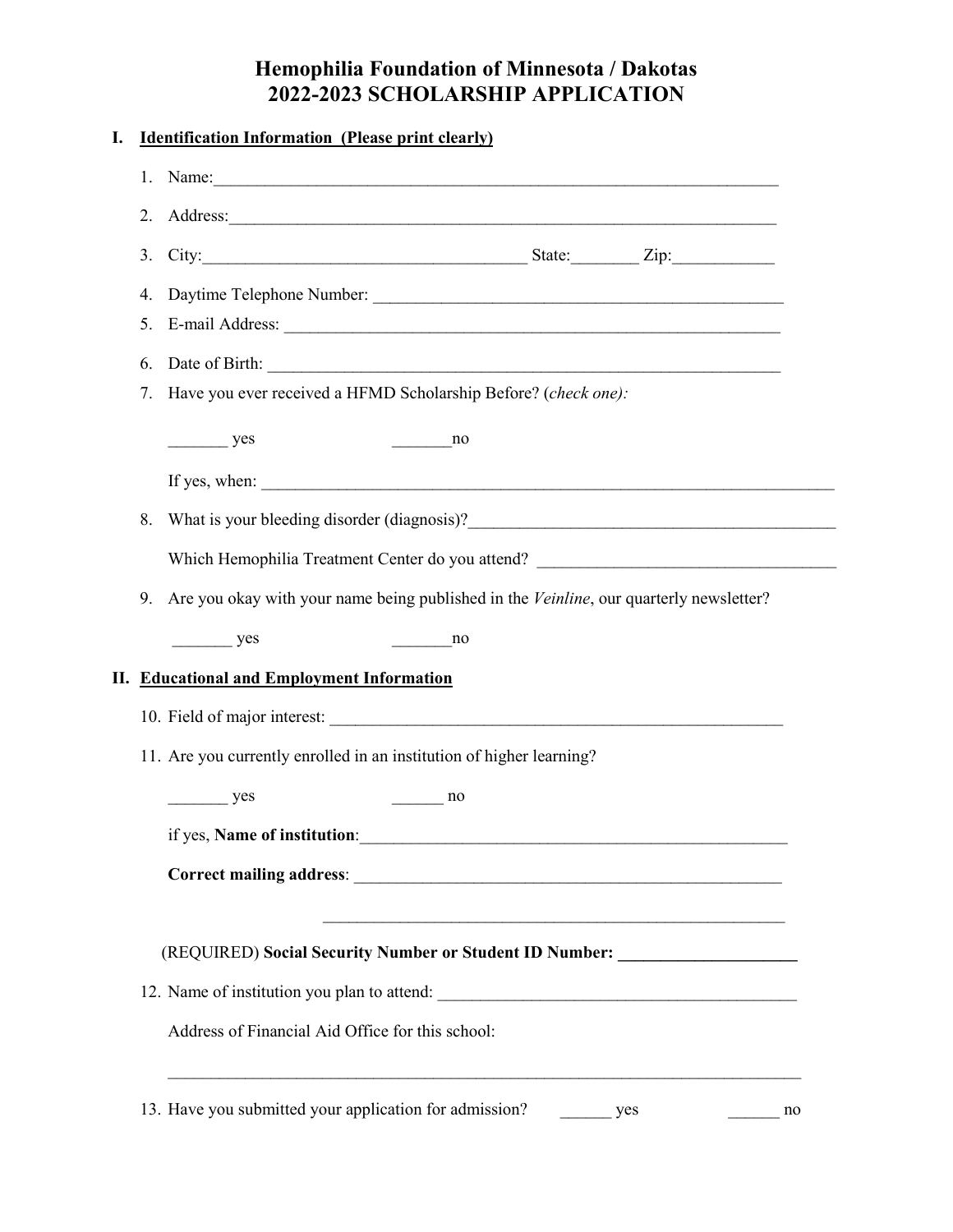| 14. Have you been granted admission?                    | yes | no |
|---------------------------------------------------------|-----|----|
| 15. Degree for which you expect to work:                |     |    |
| 16. Description of program of studies planned:          |     |    |
|                                                         |     |    |
|                                                         |     |    |
| 17. Position or profession for which you are preparing: |     |    |
|                                                         |     |    |

18. List, in order, all institutions from which you have received credit. Please include resident study, extension, correspondence, and summer terms.

| Institution | Major field<br>of Interest | Dates<br>Attended | Diploma/Degree<br>(if any) |
|-------------|----------------------------|-------------------|----------------------------|
|             |                            |                   |                            |
|             |                            |                   |                            |
|             |                            |                   |                            |
|             |                            |                   |                            |

19. Describe extracurricular activities (e.g. student council member, music, sports, honor society, school paper, school clubs, religious group, etc.)

20. Describe outstanding achievements and awards.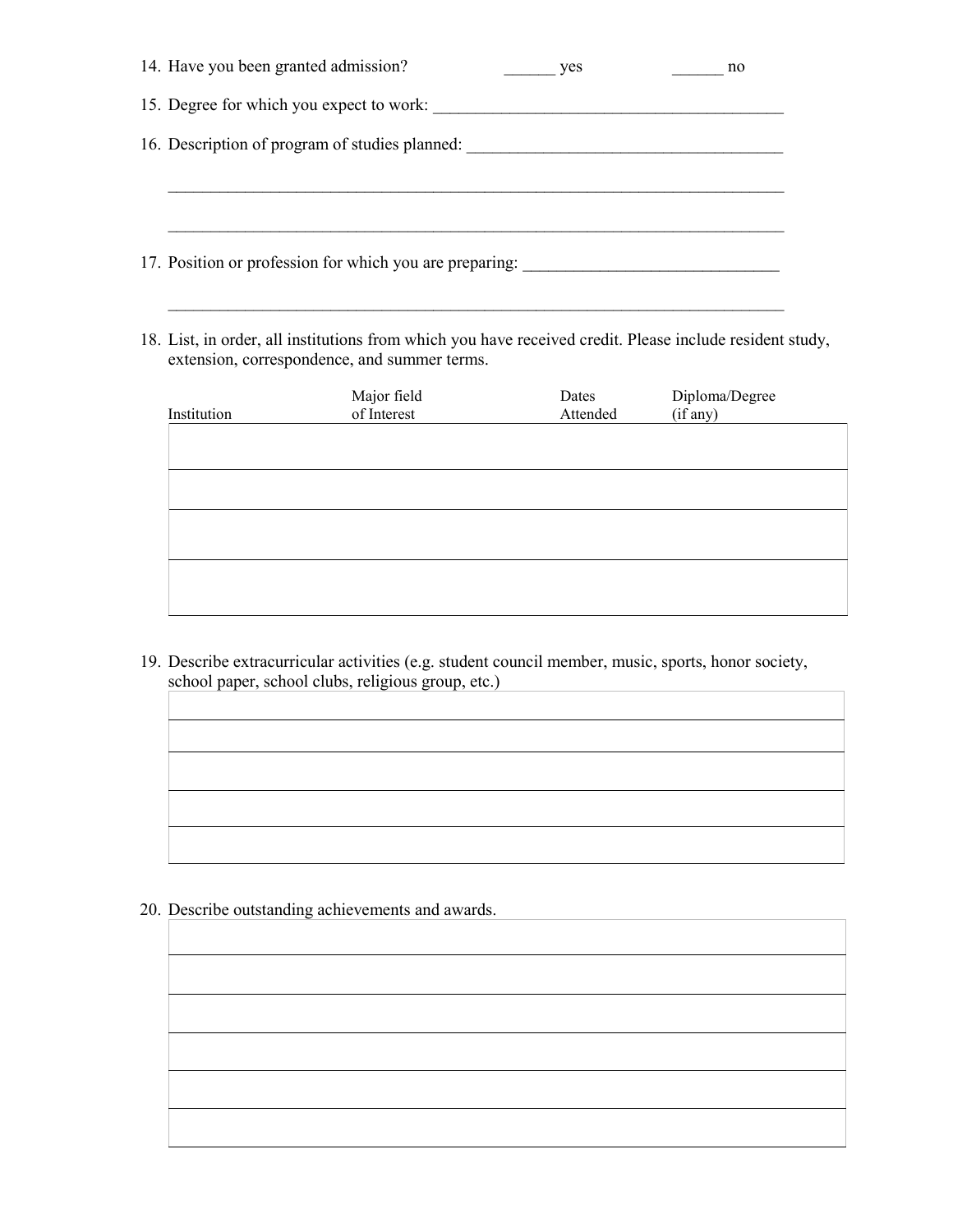21. Describe employed and volunteer positions that you have held for more than one year.

| <b>Employed Positions:</b>  |  |  |
|-----------------------------|--|--|
|                             |  |  |
|                             |  |  |
|                             |  |  |
|                             |  |  |
|                             |  |  |
| <b>Volunteer Positions:</b> |  |  |
|                             |  |  |
|                             |  |  |
|                             |  |  |
|                             |  |  |

### **III.Financial Information**

22. Describe, below, the need for financial assistance to continue your education. Please outline your anticipated expenses and income for the coming year, as well as sources of financial assistance to which you applied.

23. Please provide, below, additional information that will enable the Program Committee to better evaluate your application. Be sure to include what you hope to gain from furthering your education. Also explain any academic problems (such as a withdrawal due to bleeding disorder complications).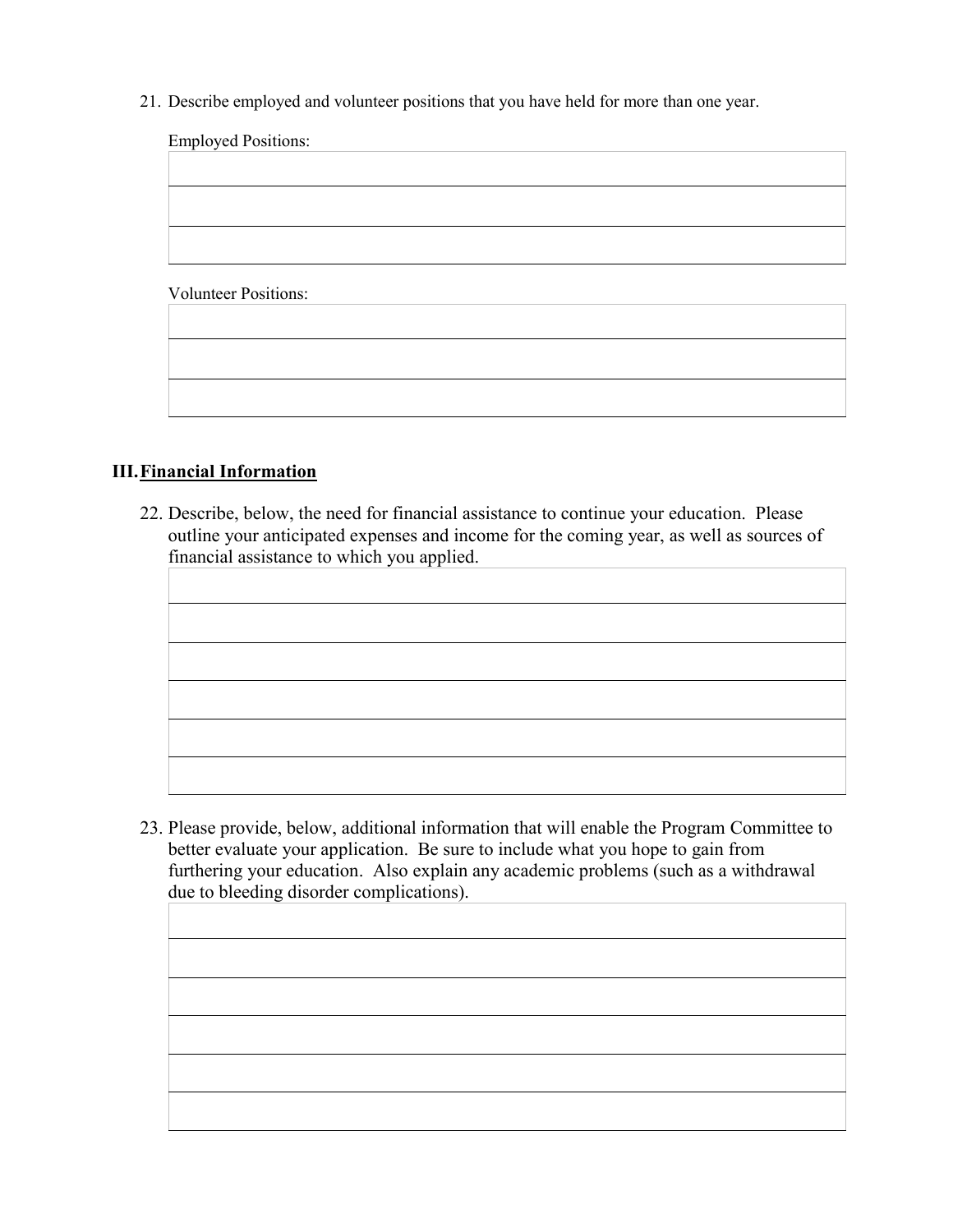### **IV.Declaration of Applicant**

I certify that:

a) the information I have submitted is true and accurate to the best of my knowledge, and b) I understand that any untrue information will disqualify my application from any consideration for a scholarship.

\_\_\_\_\_\_\_\_\_\_\_\_\_\_\_\_\_\_\_\_\_\_\_\_\_\_\_\_\_\_\_\_\_\_\_\_\_\_ \_\_\_\_\_\_\_\_\_\_\_\_\_\_\_\_\_\_\_

Signature of Applicant Date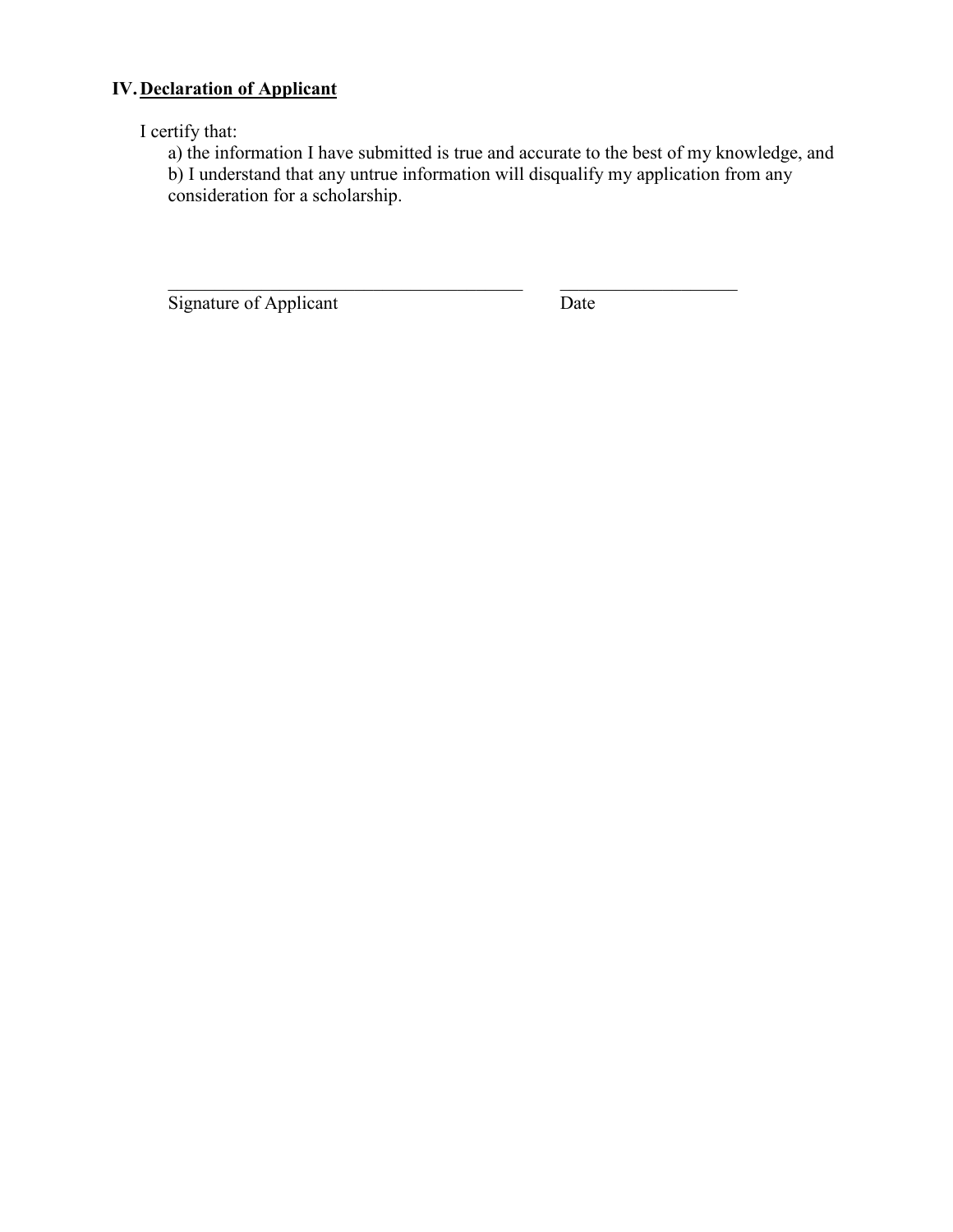# **Hemophilia Foundation of Minnesota/Dakotas**

# **SCHOLARSHIP APPLICATION Letter of Recommendation**

**As part of the selection criteria, three (3) letters of recommendation MUST be received by June 1, 2022** 

> Scholarship Program Hemophilia Foundation of Minnesota/Dakotas 750 South Plaza Drive, Suite 207 Mendota Heights, MN 55120

| Name of HFMD Scholarship Applicant: Manual Assembly Applicant Applicant Applicant Applicant Applicant Applicant Applicant Applicant Applicant Applicant Applicant Applicant Applicant Applicant Applicant Applicant Applicant |      |                    |
|-------------------------------------------------------------------------------------------------------------------------------------------------------------------------------------------------------------------------------|------|--------------------|
|                                                                                                                                                                                                                               |      |                    |
|                                                                                                                                                                                                                               |      |                    |
| City:                                                                                                                                                                                                                         |      | State: <u>Zip:</u> |
|                                                                                                                                                                                                                               |      |                    |
|                                                                                                                                                                                                                               |      |                    |
|                                                                                                                                                                                                                               |      |                    |
|                                                                                                                                                                                                                               |      |                    |
| Signature of Person Submitting Recommendation                                                                                                                                                                                 | Date |                    |

**\*\*\*Note to the Applicant: Please make 3 copies of this form and include 1 with each recommendation letter.\*\*\***